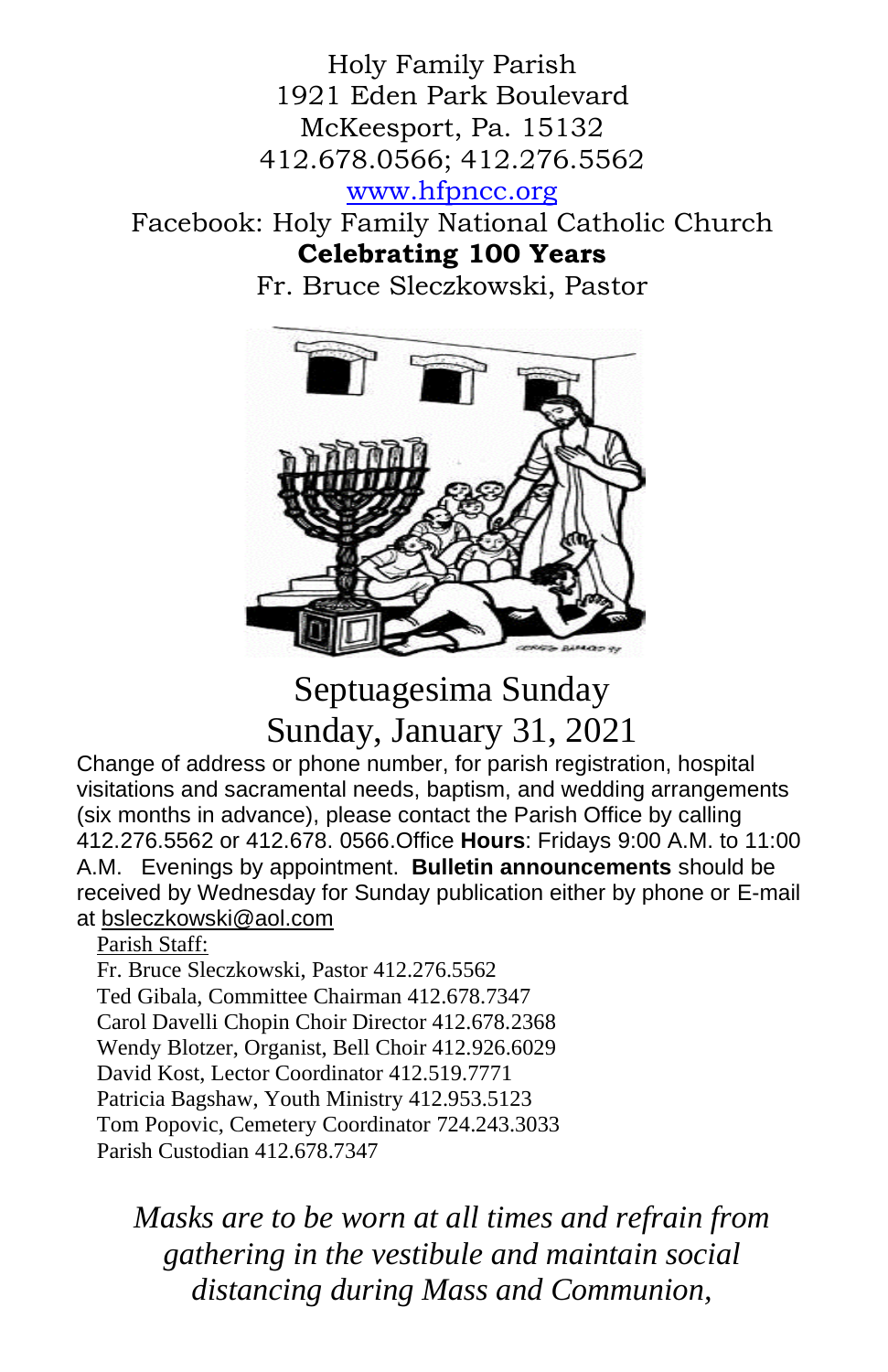### **Music Scholarship Sunday Today**

Help support future musicians in the PNCC by giving generously to the Scholarship Fund. Special envelopes are in the Fair Share packets. Scholarship applications are available on the National United Choirs website [www.nucmusicscholarship.weebly.com](http://www.nucmusicscholarship.weebly.com/) Deadline for applying is May 1, 2021.

#### **Condolences**

Holy Family Parish expresses it sympathies and love to Don & Joyce Newcamp and Family upon the death of Don's sister Elizabeth Kramer. Eternal rest grant to her O Lord and let the perpetual light shine upon her. May she rest in peace.

*Please contact Fr. Bruce to reserve special requiem prayer request for 2021. Call 412.276.5562 or email bsleczkowski@aol.com*

**Sunday, January 31, 2021 Septuagesima Sunday Music Scholarship Sunday** Holy Mass 9:00 A.M.

SOCL Classes 10:15 A.M. Holy Mass 11:00 A.M.

#### **Tuesday, February 2, 2021 Presentation of the Lord**

 $Mass$  10:00 A M

Blessing of candles

| Sunday, February 7, 2021                                                         | Sexagesima Sunday |
|----------------------------------------------------------------------------------|-------------------|
| <b>Holy Mass</b>                                                                 | 9:00 A.M.         |
| <b>+Edward Michael Piekielek</b> (14 <sup>th</sup> Ann) Int. Steffania Piekielek |                   |
| <b>SOCL Classes</b>                                                              | $10:15$ A.M.      |
| <b>Holy Mass</b>                                                                 | 11:00 A.M.        |
| +Ted Balawajder Int. Bob & Janet Yonek                                           |                   |

First Reading thoughts: Deuteronomy 18:15-20. The key to this reading, which links it to the Gospel, is the phrase "...to him you must listen." The people had asked for a prophet a go-between - in the past. God will surely send one, but the people must take his message seriously. The reading tells us what a prophet is: someone who speaks God's words. This is why they must be heeded. This is quite a difficult reading to proclaim: it has different tones: the voice of Moses, reasoning with the people, and the voice of God, firmly laying down the law about

**This Week**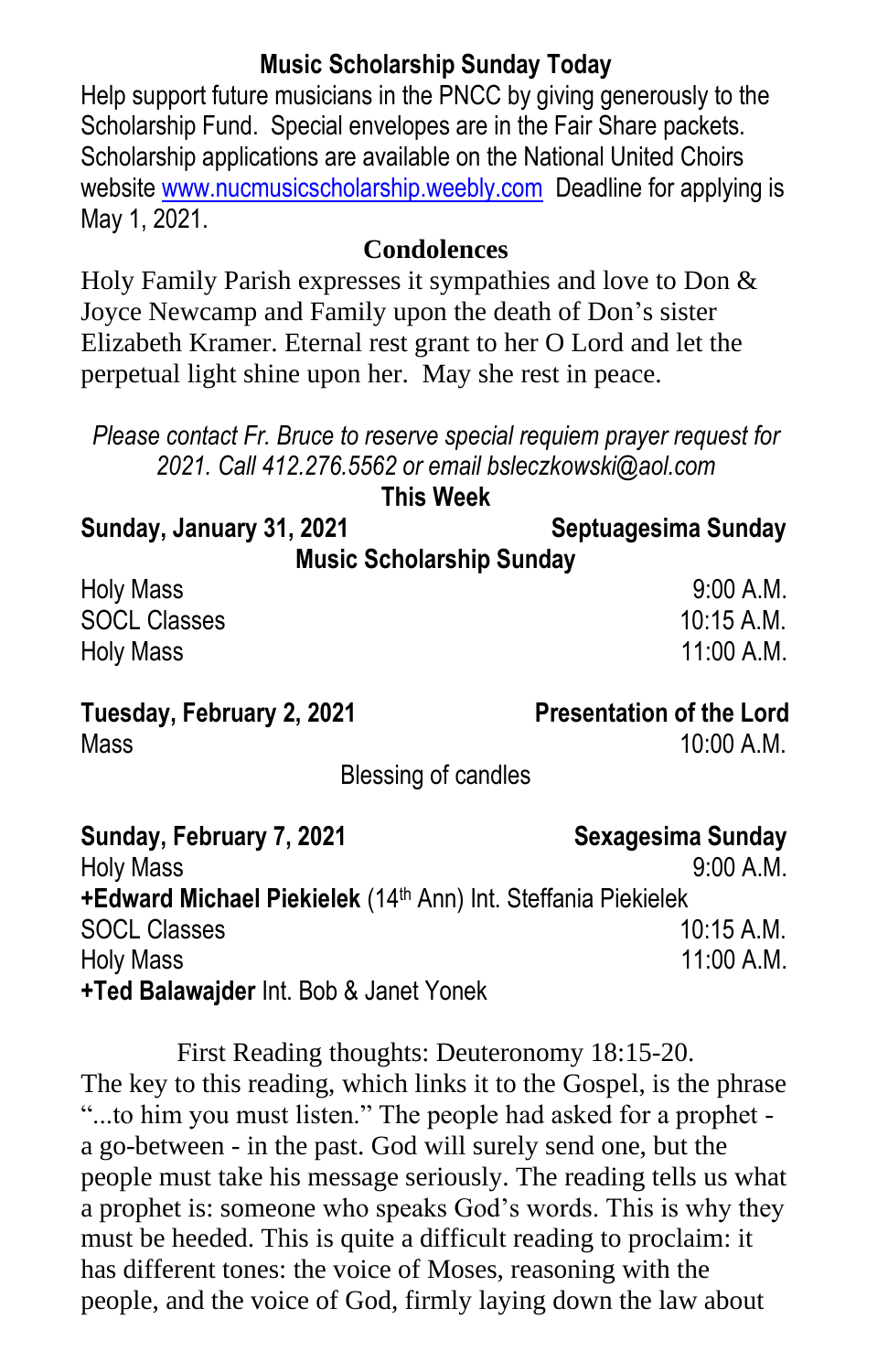what the prophet must be. Be very careful with the words the people said at Horeb ("Do not let me hear again...") Try to carry some sense of their fear - remember, to see the face of God was death for the people of Israel. There is a note of stern finality at the end of the reading ("...that prophet shall die") Don't be afraid of it. Simply allow God's words to be heard.

Second Reading thoughts:1 Corinthians 7:32-35. Paul continues his discourse on this passing world, and how Christians are to live in it. He believes that our hearts run the risk of being divided or subverted by the pressures of life in the world; Paul uses as an example married life: we cannot devote ourselves totally - every minute of every day - to the Lord if we also have to please our spouse. We find ourselves "torn two ways". This may seem very negative, but as Paul says he is "only trying to help": whatever our state in life, we must never forget the Lord. This reading is very straightforward: Paul presents his example clearly, and in a perfectly balanced way - what is true for men is true for women. So, emphasize the words at the beginning and end: "I would like to see you free from all worry..." and "I say this only to help you..." Don't worry too much about the deeper meaning of the reading: proclaim Paul's words clearly and understandably and leave the preaching to the homilist!

#### Gospel thoughts Mark 2: 1-12

Where does authority come from? Why is one man regarded as a prophet, and another as a lunatic, and a third as a hypocrite? Jesus startles the crowds with a 'new teaching' today, but what amazes them so much is not the message but the authority behind it: they are convinced because what he does somehow adds credibility to what he says. It's the old situation that we are all familiar with we look through words to see the actions, which show us the real message. The scribes did not heal or work miracles, but simply talked about God. Jesus talks about the Kingdom of God, but also shows the people what it is - a Kingdom where all that damages human happiness is abolished. The other side to this is that we must listen to a prophet or teacher when they are backed by such authority; we may not "harden our hearts" and ignore the message when we have recognized that the messenger is sent by God. This is the hard part, because it demands that we too show, by our actions, that we have heard.